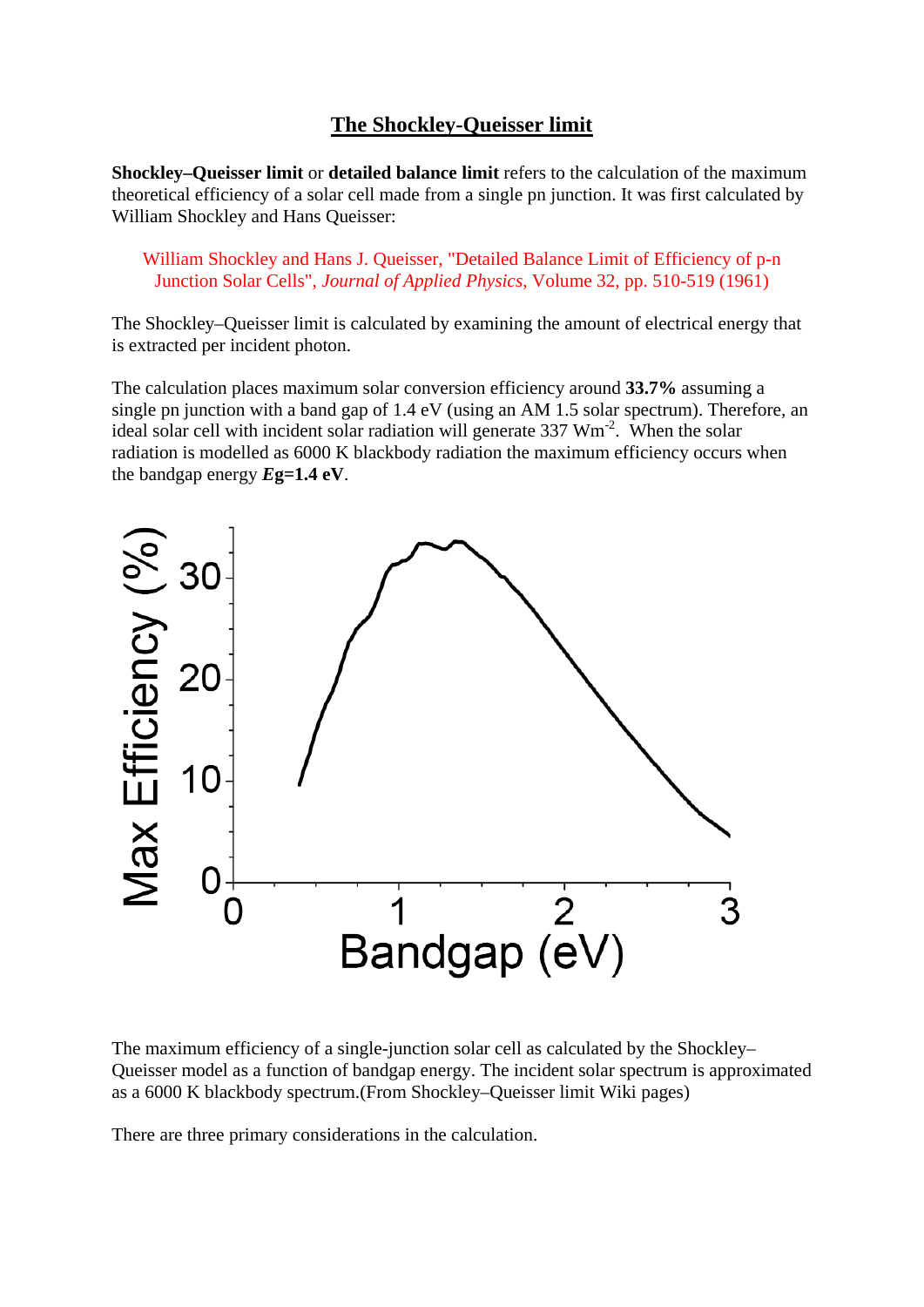#### **1. Blackbody radiation**

The blackbody radiation from solar cell at room temperature (300 K) cannot be captured by the cell, and represents about 7% of the available incoming energy. **Energy lost in a cell is generally turned into heat**, so any inefficiency in the cell increases the cell temperature when it is placed in sunlight. As the temperature of the cells increases, the blackbody radiation also increases, until equilibrium is reached. In practice this equilibrium is normally reached at temperatures as high as 360 K, and cells normally operate at lower efficiencies than their room temperature rating.

### **2. Recombination**

Recombination places an upper limit on the *rate* of electron-hole production. In silicon this reduces the theoretical performance under normal operating conditions by another 10% over and above the thermal losses.  $V_{\text{oc}}$  is limited by recombination.



The limit for the maximum open-circuit current of a solar cell within the Shockley-Queisser model. The red dotted line is  $V_{oc} = E_g$ . .(From Shockley–Queisser limit Wiki pages)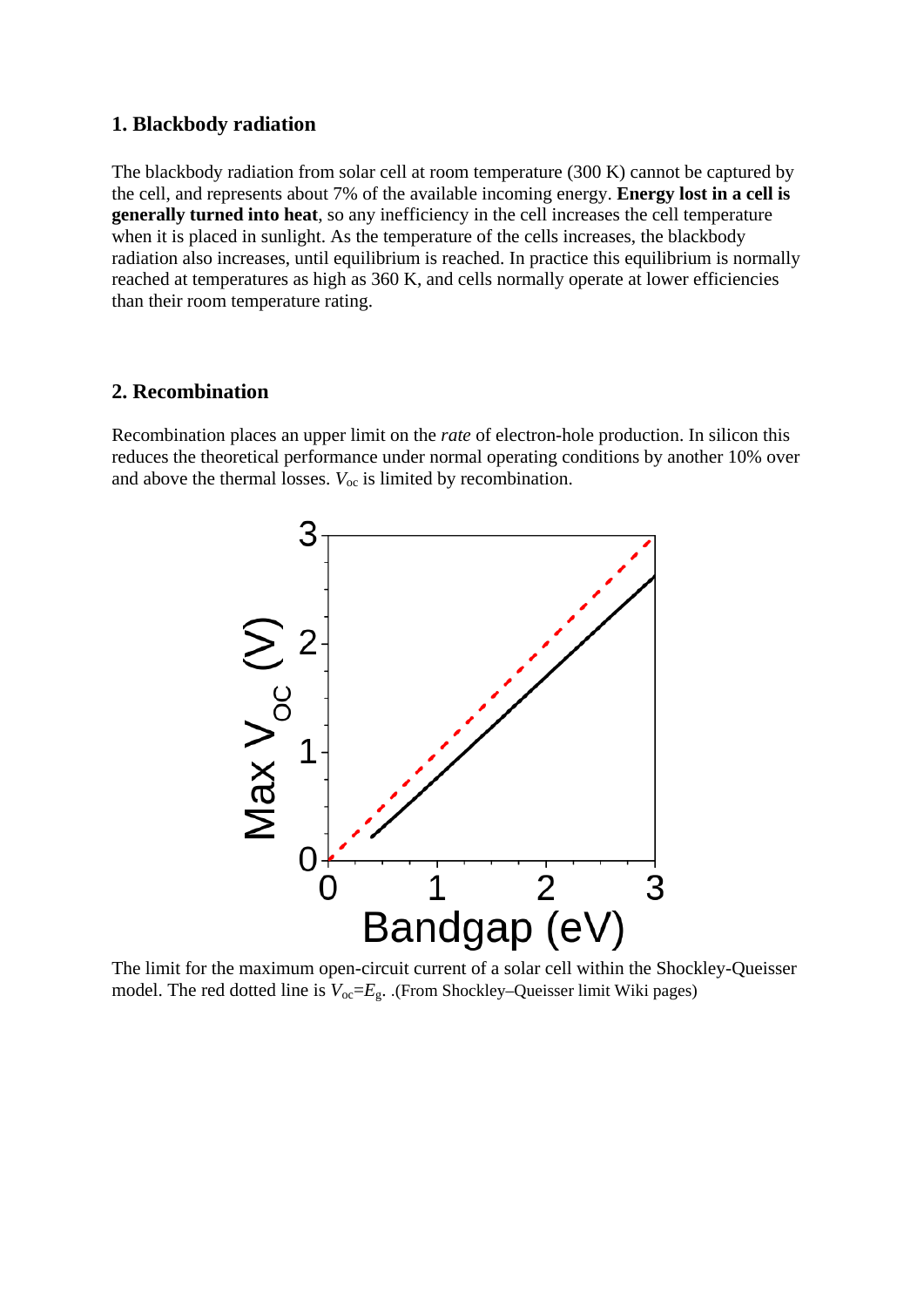### **3. Spectrum losses**

The limit for short-circuit current density (i.e., current density at zero voltage). This assumes that each solar photon gets converted into an electron that flows through the circuit. At higher bandgaps, there are fewer photons above the bandgap, and therefore the current density decreases.



모

(From Shockley–Queisser limit Wiki pages)

Of the 1,000 W/m² in AM1.5 solar radiation, about 19% of that has less than 1.1 eV of energy, and will not produce power in a silicon cell.

This accounts for about 33% of the incident sunlight, meaning that from spectrum losses alone there is a theoretical conversion efficiency of about 48%, ignoring all other factors.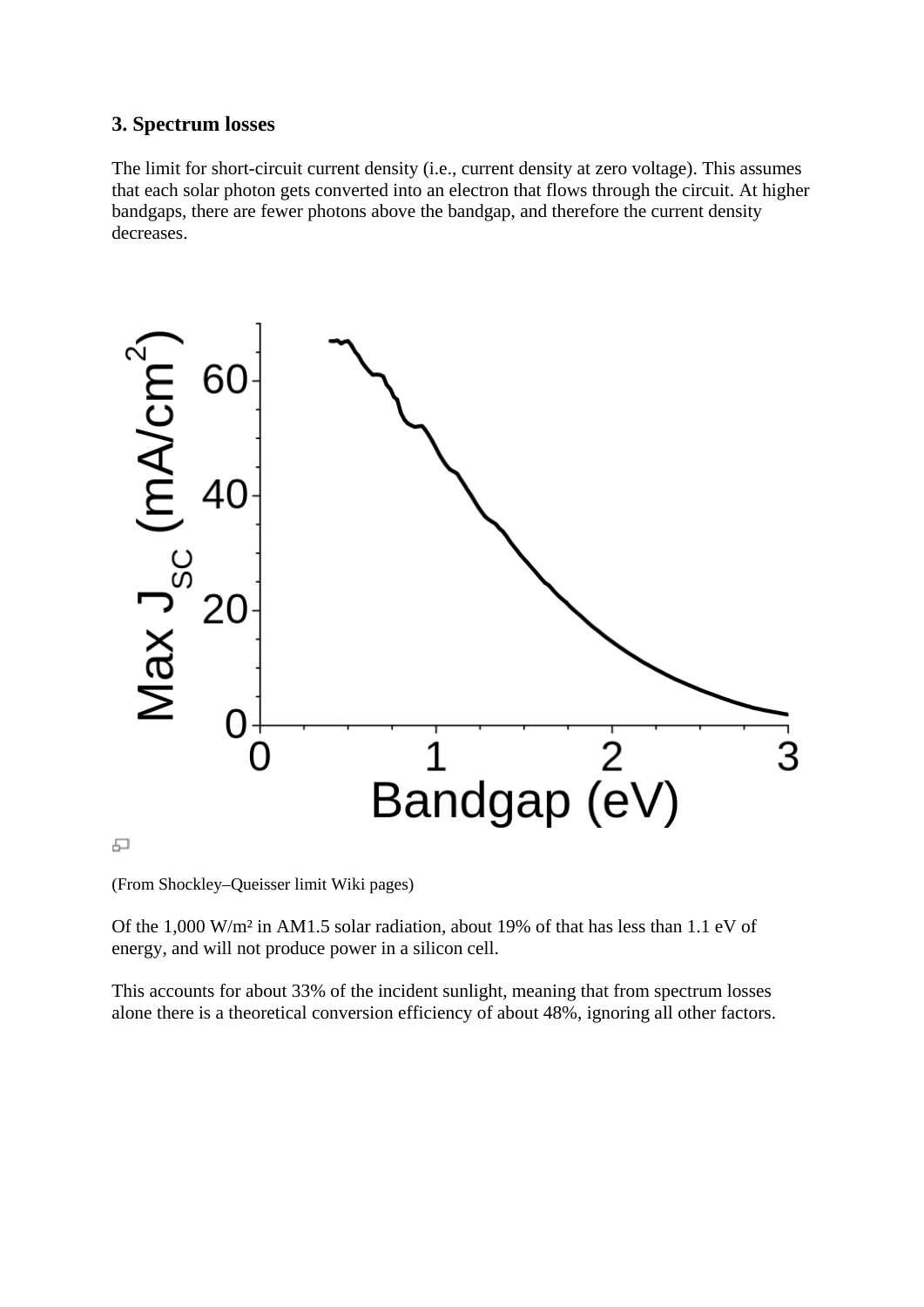Summary:



(From Shockley–Queisser limit Wiki pages)